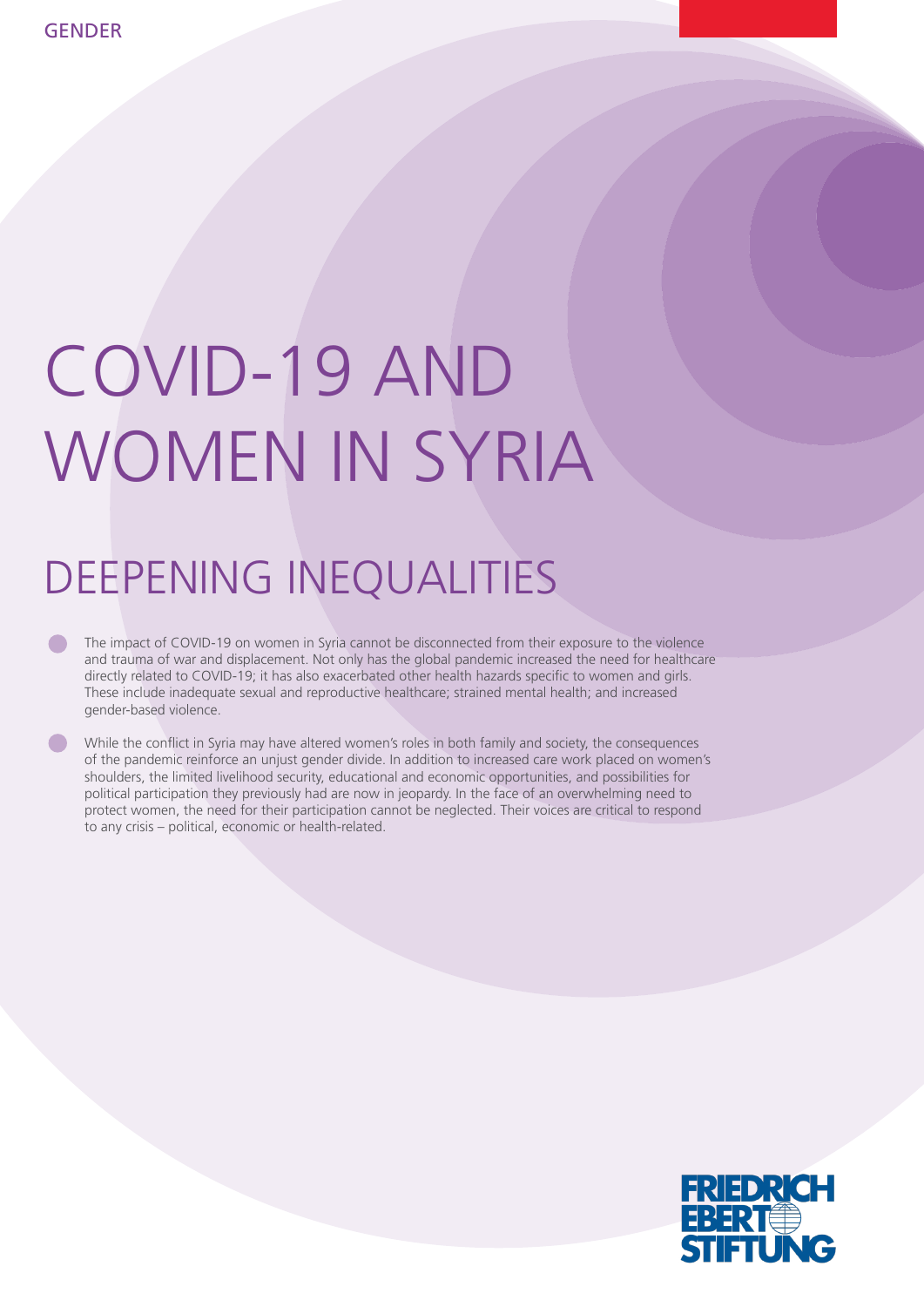About the Authors:

**Dr Maria Al Abdeh** is a researcher and feminist activist. She is the executive director of Women Now For Development (WND). She joined Women Now For Development in November 2013 and since then she accompanied the growth of the organization to become the largest network of women empowerment centers inside Syria and the neighboring countries and participated in many campaigns and conferences to reach out the voices of the most vulnerable women to the media, activists and decision makers, and focuses on Islamic feminism and women rights in the MENA region. In March 2016 Maria received the Award of Feminine Success in France, and together with WND received in May 2016 the Award of 'Delivering Lasting Change' for commitment to justice and dignity from CARE international.

**Dr Champa Patel** has led the Asia-Pacific Programme at Chatham House since September 2017. Before joining Chatham House she was most recently the regional director/senior research advisor for South Asia and South East Asia and Pacific Offices for Amnesty International, responsible for managing the research, campaigns, media and advocacy for the region. Prior to Amnesty she worked in public health for almost a decade, focused on children at-risk, refugees, asylum seekers and internal trafficking. She is a visiting practitioner/ external examiner at the University of York, an honorary professor at the University of Nottingham and sits on the editorial board of Human Rights Quarterly. This article has been written in a personal capacity.

Published in July 2020 by Friedrich-Ebert-Stiftung

Friedrich-Ebert-Stiftung P.O. Box 116107 Riad El Solh Beirut 1107 2210 Lebanon

The views and opinions expressed in this publication are solely those of the original authors. They do not necessarily represent those of the Friedrich-Ebert-Stiftung.

All rights reserved. No parts of this publication may be printed, reproduced or utilised in any form or by any means without prior written permission from the publisher.

Editing: DocStream team

Design: Lucie Maria Momdjian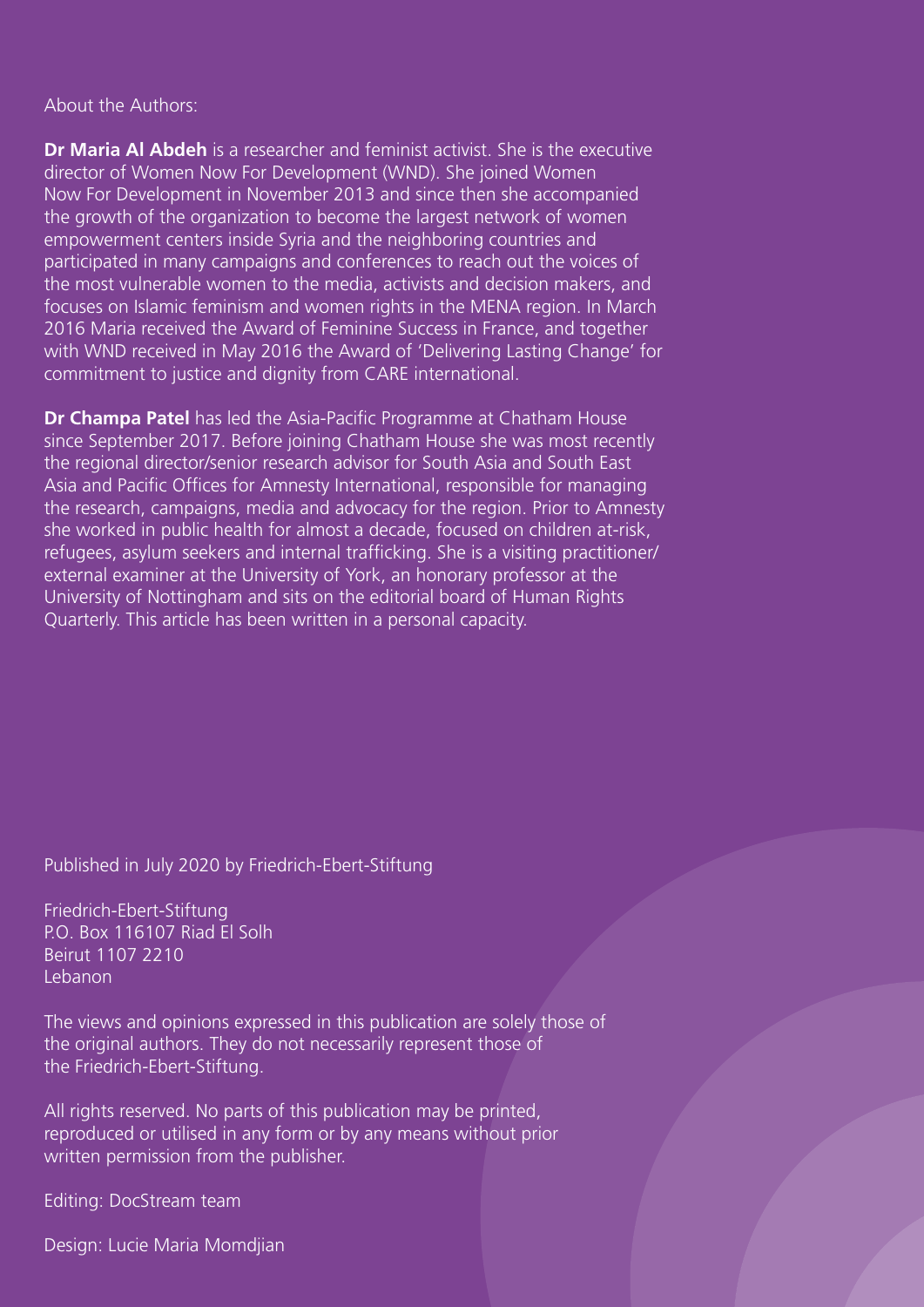#### Introduction

By the end of April 2020, 3.2 million cases of COVID-19 had been confirmed worldwide, including more than 220,000 deaths. The scale of the crisis has been immense, impacting nearly every country in the world. In a conflict setting, the issues are even more challenging, due to the insecurities and vulnerabilities caused by war. People who are already vulnerable are more exposed to the worst consequences of the virus.

This article focuses on the impact of COVID-19 on women in Syria and its intersection with war and displacement; specifically, how the crisis is exacerbating pre-existing inequalities and injustices. Nine years of conflict have devastated Syria's medical and healthcare services. As the World Health Organization (WHO) has observed, Syria's "fragile health systems may not have the capacity to detect and respond" to the pandemic (McKernan 2020).

Women in Syria have been disproportionately affected by the conflict in various ways. For one, as most of those killed in the war have been men, Syrian women today represent the majority in society. Therefore, women not only increasingly constitute the heads of their households; they and their children also represent the majority of internally displaced persons (IDPs). While the conflict may have affected the traditional division of gender roles, it has also increased and diversified the kind of vulnerabilities that women face.

*Women Now*, established in 2012, is a Syrian women-led organization that seeks to protect and empower Syrian women and girls and ensure their meaningful participation in political and peace processes. As part of their ongoing research, *Women Now* interviewed 69 women in May 2020. In addition, for the purpose of this article, *Women Now* interviewed several of their own staff members and colleagues. It should be noted that, due to accessibility issues, most of the insights collected are from Idlib and the Aleppo countryside. This is not a representative sample. Further research would need to be conducted in order to understand the specific needs of women in other parts of Syria; however, the insights presented in this paper shine light on some of the issues faced by women in Syria.

#### The Impact of COVID-19 on Syrian Women

The impact that COVID-19 will have on women will depend on their socio-economic status; their status within their households; the level of insecurity in their location; and the availability and accessibility of healthcare and wider support networks.

A recent report published by *We Exist*, a collective of Syrian civil society organizations, found that the Syrian population felt trapped between war-weariness and the fear of COVID-19, which they described as merely a "new way to die." As one woman said, having "survived chemical attacks, constant bombings, starvation, sieges, and forced displacement, a virus is the least of our concerns" (We Exist 2020). *Women Now* interviewed 69 displaced women in Idlib and the Aleppo countryside about their experiences (Interviews 1 2020). The interviews found that:

- 71% of women reported feeling unsafe; fearing displacement and possible COVID-19 infection;
- 79% of women reported high levels of stress for the aforementioned reasons; aforementioned
- 68% of women expressed fear of renewed displacement, or infection in the absence of accessible healthcare;
- 41% reported psychosomatic disorders, such as headaches, joint infections, skin problems, and weakness.

Some of the key issues identified are explored in further detail below.

#### Sexual and Reproductive Health

During armed conflicts, the availability of high-quality reproductive, maternal, and newborn healthcare services is extremely limited. Barriers to accessing such services often result in a decrease in the use of maternal healthcare, with negative consequences for maternal health, which often persist after the armed conflict ends (McGowan and Hodin 2017).

In Syria, this is even more true, as hospitals and healthcare facilities have been deliberately targeted by the Syrian regime and its allies. At least 34 attacks took place between 2014 and 2017 on facilities that specialize in women's or children's healthcare (Al-Dimashqi and Massena 2017). In February 2020, a maternity hospital was targeted, which was the last operational hospital in western Aleppo, serving a population of more than 300,000 people (UOSSM 2020). The UN Population Fund (UNFPA) also reported on poor reproductive health conditions after a Turkish assault on northeast Syria (UNFPA 2018a). As a result, women's access to healthcare has become very limited, depending on where they are in the country. Some women in Idlib reported to *Women Now* that they prefer not to go to a hospital because of their concerns about the risk of shelling.

Due to COVID-19, there is a wider danger of a further increase in maternal mortality. According to the World Bank, the level of maternal mortality has not changed in Syria, and is similar to that of high income countries (Gender Data Portal 2020). However, as UNFPA has argued, there is an absence of reliable data on maternal mortality and morbidity rates. Analysis from other conflicts has shown that maternal and neonatal mortality increases with prolonged conflict (UNFPA 2018b). For example, during the 2014-2016 Ebola crisis, resources for reproductive and sexual health were diverted to help the emergency response, which contributed to a rise in maternal mortality rates in a region which already had one of the highest rates in the world. Clare Wenham, an assistant professor of global health policy at the London School of Economics, told *The Atlantic* that during the Ebola crisis there was "a distortion of health systems, [where] everything goes towards the outbreak … That can have an effect on maternal mortality, or access to contraception" (Lewis 2020). It was also found during the Ebola epidemic that the disproportionate loss of health workers to the virus in areas with already-low staff levels would likely lead to higher maternal mortality for years to come (Evans et al. 2015).

#### 2. Role as Caregivers and Mental Health

Many Syrian women from various social backgrounds are the primary caregivers for their children. In March 2020, the Syrian authorities shut down all public transportation across the country and banned the movement of people between governorates. Restrictions on movement and school closures have resulted in children being confined to their homes, camps, or apartments; cut off from social support networks; and isolated.

These measures have increased the burden of childcare on women. In camps, informal settlements, and apartments, women must educate, entertain, and protect children in already-difficult living conditions. The impact of the pandemic on the mental health of women cannot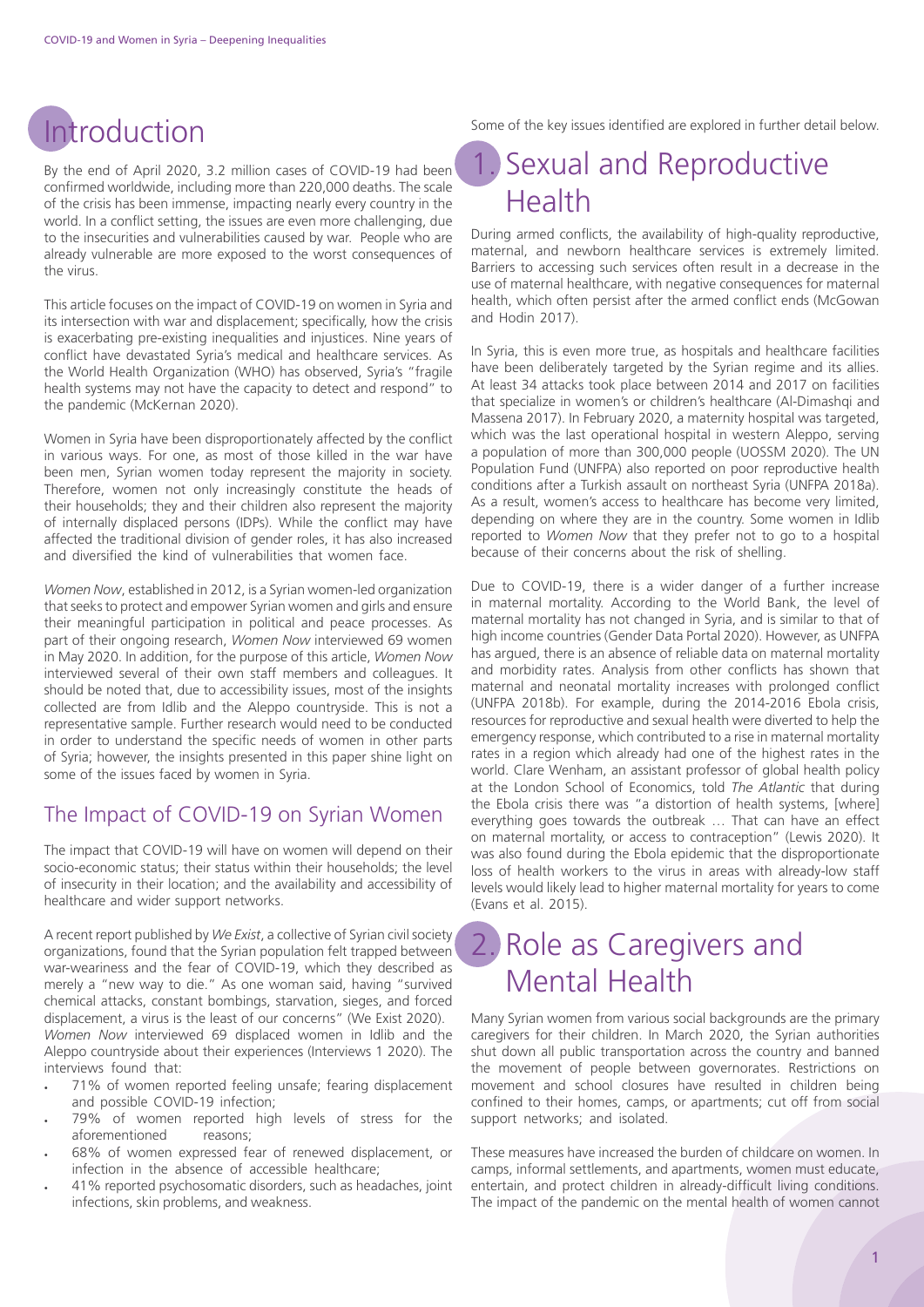be overstated. In addition to their own stress, women must now also deal with their children's anxieties and confusion. For example, many children do not understand why they cannot go to school anymore. They usually connect the absence of school with risks of attacks or a sign of potential displacement. These concerns increase their level of stress. *Women Now* has seen an increase in the number of mothers contacting the organization for advice on how to handle such issues (Interview 2 2020).

Women are also often responsible for elderly or extended family members. As the latter fall ill, women are more likely to provide care for them, putting themselves at higher risk of exposure to the virus. Women are also more likely to be burdened with household tasks, which increase with more people staying at home during quarantine (Evans 2020). The organization has received multiple enquiries about how to sanitize tents and food, with concerns about access to proper disinfectants, and about protecting family members. Some women have tried to produce their own disinfectant using harmful solutions, for example mixing chlorine with other chemicals, which can result in dangerous reactions. *Women Now* is aware of several cases of women being poisoned in this manner in Damascus and Idlib.

Moreover, due to the lockdown, women have lost access to support centres, such as *Women Now*. UN Women has noted that the psycho-social impact of lockdown measures and isolation on women will be critical, and has advised that psycho-social support and online counseling be boosted using technology-based solutions such as SMS, online tools, and networks. However, women with limited or no access to phones or the Internet remain significantly isolated, with few options for support (*We Exist* 2020).

#### 3. Economic Impact and Food Security

According to Index Mundi, Syria has the highest number of people living in poverty in the world, with 82.5 percent of the population under the poverty line.<sup>1</sup>

In December 2019, conflict escalated in northwest Syria and western Aleppo. As a result, close to one million people were forced to flee their homes in the largest wave of displacement since the crisis began. Many are now sheltering in overcrowded camps. 80 percent of those displaced are women and children in need of ongoing humanitarian assistance. In addition to the ongoing conflict, food prices have rapidly increased across the country, putting pressure on families to meet their basic needs. Average food prices have risen nationwide by a staggering 67 percent in just one year. In northwest Syria's Idlib governorate, they have increased by 120 percent.2

In this context, COVID-19 is likely to worsen the already-difficult situation of the displaced. NYU-CIC notes that 300,000 recently displaced Syrians received no food assistance in the month between 14 March and 14 April, 2020 (Alkarim 2020). The Centre for Operational Analysis and Research (COAR) has reported a number of local civil society initiatives, in parts of Damascus and Homs, for example, whereby locals have raised funds to purchase produce directly from farmers and re-sell food at reduced prices. However, as

COAR notes, there is a risk that local or central authorities may seek to close or co-opt such initiatives (COAR 2020).

*Women Now* held interviews with 69 displaced women in Idlib and north Aleppo to understand the socio-economic impact of the pandemic on women in these areas, following the mass displacement (Interviews 1 2020).

- 67 percent of the women interviewed reported that they do not have a fixed income and that the situation has become worse during the pandemic. This is because of the loss of livelihoods and the rise in prices for food and other essential items, due to restrictions on travel between different areas, as well as the simultaneous inflation of the Syrian pound.
- 71 percent of women reported the need to stockpile food during the pandemic, but only 39 percent were able to do so.
- The women interviewed listed the following as key priorities: rent, food, medicine, diapers, sanitary products, having a fixed income, electricity, and access to the Internet (in no particular order of importance).

As evidenced by the interviews, livelihoods are a key issue. Syrian women now make up the majority of the population in Syria, as almost 80 percent of the nearly 500,000 people killed during the war have been men. Many more men have sought refuge in neighboring countries and Europe, fearing conscription or retribution if they return (Cornish 2019). As a consequence, the number of femaleled households has rapidly increased (EASO 2020a). With the war impacting the formal economy, more and more women have entered the informal economy (EASO 2020b). COVID-19 and the subsequent restrictions on movement and closure of transport systems have seen women lose their livelihoods. One interviewee reflected how women from Ghouta used to come to Damascus to sell their products, but are no longer able to do so due to public transport closures and an inability to afford private taxis (Interview 3 2020). Loss of income is also creating food insecurity, and women now have to calculate how to prepare enough food to feed families with the meager resources they have available.

In Syria, women make up a large proportion of front-line healthcare staff. Healthcare personnel face considerable risks due to the conflict. From March 2011 through February 2020, Physicians for Human Rights documented the killing of 923 medical personnel and 595 attacks on medical facilities (PHR 2020). Furthermore, as noted by the International Rescue Committee, countries such as Syria face the risk of a "double emergency," as the pandemic is "coupled with escalations in conflict and political and economic instability provoked by the outbreak" (IRC 2020).

While they are needed more than ever, there is no system in place to support female healthcare workers. They have no access to proper personal protective equipment in hospitals, which puts them at risk both of being infected and infecting their families. While at work, they are unable to access childcare or receive psycho-social support. It is very difficult to obtain accurate quantitative and qualitative data on how many female healthcare workers are impacted and what their specific needs are; suffice it to say they are an important group in need of support (Interview 4 2020).

In conflict settings, women are disproportionately impacted, as they are more likely to work in informal and/or low-paid jobs. Typically, such jobs lack legal protections that could help mitigate the effects of the COVID-19 crisis. As a recent CARE report notes, while governments develop stimulus and livelihood packages, this is the time to invest in women, as "their economic empowerment provides

<sup>1.</sup> See Index Mundi Country Comparison – Population Below Poverty Line: https://www.indexmundi.com/g/r.aspx?v=69. Accessed July 1, 2020.

<sup>2.</sup> For further information, see the World Food Programme website: https:// www.wfp.org/emergencies/syria-emergency. Accessed July 1, 2020.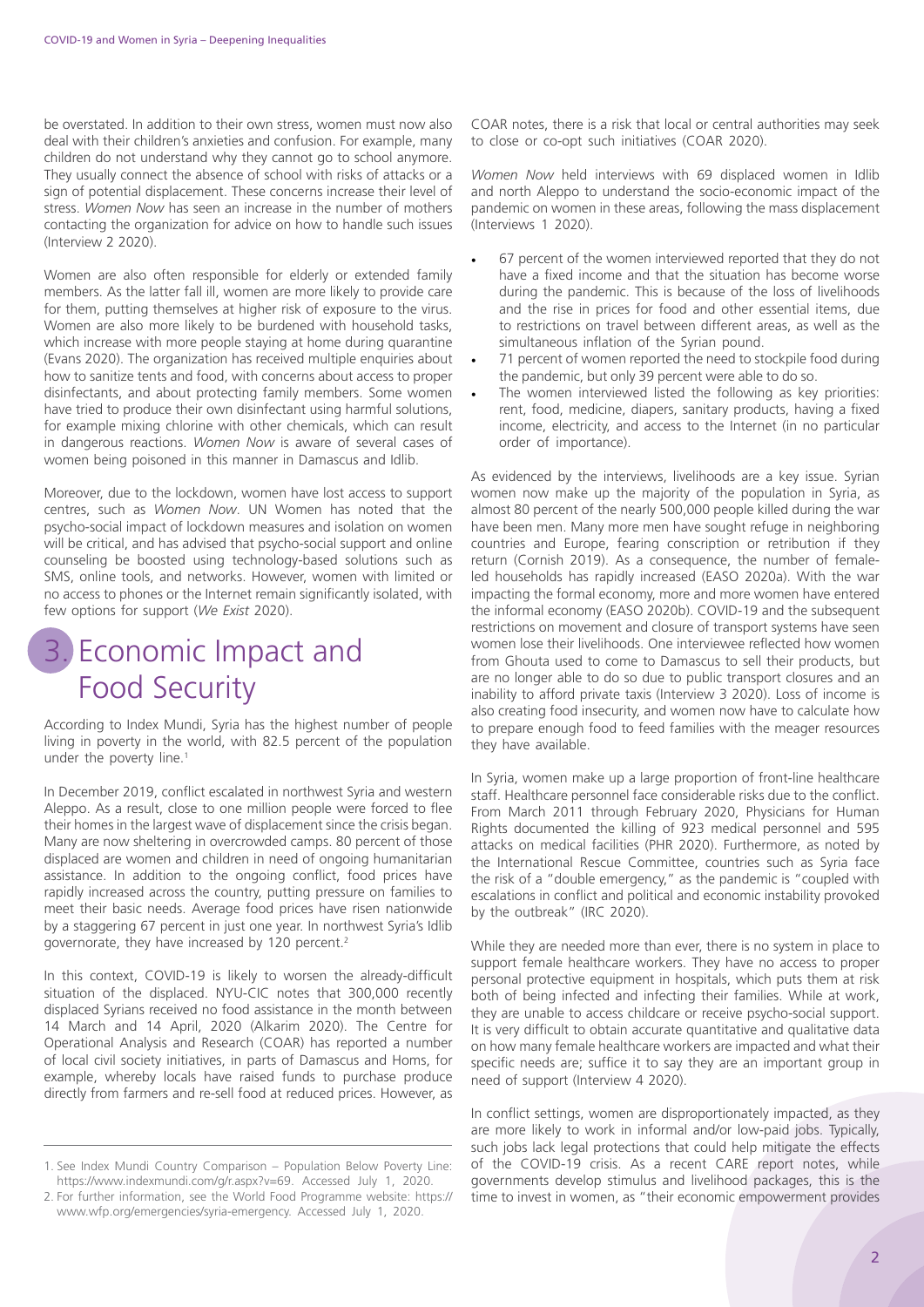a real opportunity to accelerate the economic growth that is needed to rebuild economies." However, this is extremely challenging in the Syrian context, where the state is involved in a conflict with multiple non-state actors and there is no unitary authority over the country.

#### 4. Gender-Based Violence and Protection Concerns

UNFPA has documented that, from 2017 to 2019, there was a risk in all parts of Syria of the most common forms of sexual and genderbased violence (SGBV), such as domestic and family violence and child marriage (UNFPA 2019). The disorder and lawlessness in northern Syria make the situation there even more dangerous for women and girls.

In the interviews conducted by *Women Now* in Idlib and the Aleppo countryside, 17 percent of the women questioned said they have been victims of SGBV, while 5 percent did not answer the question. A few of the women listed the pandemic and the consequent lockdown as reasons for the violence.

In Damascus, one journalist reported an increase in violence partly due to men losing their livelihoods as a result of COVID-19 and the restrictions put in place (Shahla 2020). Some organizations have attempted to support women, but their impact is limited due to the absence of legal frameworks that punish perpetrators of domestic violence, as well as social norms in certain areas of Syria, which leave women subservient to men. Developing and implementing protection programs is immensely challenging with no effective or functioning state, police, or justice system to ensure justice for victims.

The way in which domestic violence and other forms of gendered violence increase during conflict and natural disasters has been extensively documented (Evans 2020). For example, Parkinson and Clare found a 53 percent increase in intimate partner violence in the wake of an earthquake in New Zealand, and a near-doubling of such violence in the wake of Hurricane Katrina in the United States (Parkinson and Zara 2013). Likewise, Mobarak and Ramos found that, in Bangladesh, increased seasonal migration reduced intimate partner violence, at least in part because women spent less time with the potential perpetrators of that violence (Mobarak and Ramos 2019).

#### 5. Impact of School Closures on Girls

There are concerns about the impact of school closures on child protection, particularly for girls. A specialist in child protection and education, with teams based in northern Syria, stated that education "has been a way to provide protection and social and psychological support. Now that schools are closed, and visits to children are stopped, children are much more exposed to social risks." He added, "Our problem with the Coronavirus is [that] the risks related to it are immense. For instance, social distancing will provoke a rise of child abuse and maltreatment, and none of the professional staff will be able to do anything about it or check on the kids regularly" (*We Exist* 2020).

There are additional risks that the lack of education may also cause an increase in child labor and forced marriages as people struggle financially. According to the interviews conducted by *Women Now*, 40 percent of women reported giving more chores to girls. However, *Women Now*'s protection coordinator Oula Marwa argues that girls in camps, while exposed to a high risk of violence, are also active agents of change. She added that girls and young women have shown a lot of energy and innovation to support their community despite the pressures they are under (Interview 2 2020).

### 6. Political Participation

COVID-19 has frozen political negotiations in Syria. However, it is still too early to say how exactly this will impact women's participation in politics. There is a risk that women's participation in political processes will be considered unimportant or low-priority; this was already a challenge even before the pandemic. One key issue is that research that seeks to understand the impact of crises on women's needs rarely considers their views on potential responses: what is needed; who can do what; and what solutions might be put in place.

Women are perceived as victims of the pandemic, rather than actors capable of taking part in the response. Interestingly, *Women Now* has found that the travel restrictions have led to more women meeting online and communicating with other Syrian women, who were unable to travel due to their refugee status in neighboring countries.

*Women Now*'s Country Director Lubna Kanawati argues that "women have been on the front line responding to all the challenges of the war. Despite the challenges of living within Idlib, it had a vibrant movement of local organizations working to support women's leadership and participation." She notes that most have been displaced, and need support to rebuild their activities (Interview 5 2020). There is a risk that a diversion of resources towards the effort against COVID-19, and a focus on immediate needs arising from the pandemic, will result in reduced funding or support for women's initiatives that strive to ensure the political participation of women in Syria.

#### Conclusion

The pandemic has reinforced the vulnerability of women in Syria, but there is a need to collect more robust data; on maternal mortality rates, for example. As we have noted, experiences also vary greatly depending on where women are based geographically within the country; their social and economic status; and who is in control of the territory in which they live. However, based on the limited data available, COVID-19-related pressures appear to be adding to the existing trauma of displacement, attacks, and violence.

As the conflict continues, protection for women remains out of reach, especially psycho-social support. Humanitarian aid continues to be a priority, but funding needs to be increased for local women's groups in order for them to work on the wide range of issues faced by women and girls. The global impact of the pandemic risks pushing efforts for more gender equality, justice, and participation into the background. It is therefore more important than ever to support women's political participation. Finally, supporting livelihoods is an urgent need. As Syria grapples not only with a protracted conflict, but also a pandemic with which it is ill-equipped to deal, women will be key players in any efforts to manage and emerge from the crisis. It is more important than ever to support women's initiatives, especially those led by Syrian women.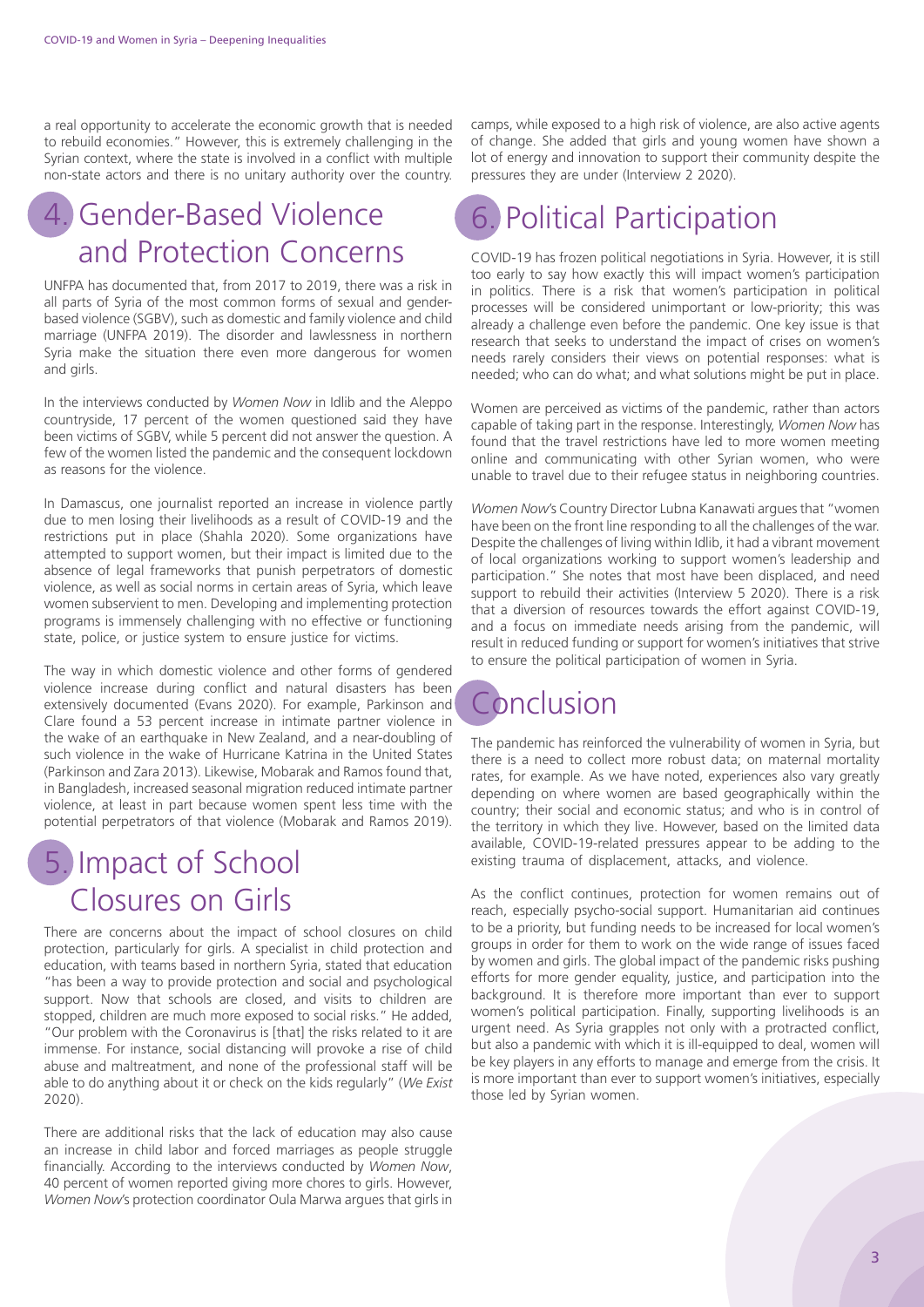#### References

Al-Dimashqi, Yasmeen and Florence Massena. 2017. "For Many Syrian Women, Healthcare is a Matter of Geography." *Syria Deeply.*  August 16, 2020. <https://bit.ly/3eObYrX>. Accessed May 16, 2020.

Alkarim, Tayseer, Hanny Megally and Leah Zamore. 2020. *Last Refuge or Last Hour? COVID-19 and the Humanitarian Crisis in Idlib. Report. Centre on International Cooperation, New York University*. May 2020. [https://bit.ly/2Vj2k8E.](https://bit.ly/2Vj2k8E) Accessed May 12, 2020.

COAR. 2020. "Syria after Covid-19: No relief for an ailing economy." Centre for Operational Analysis and Research April 2020. [https://bit.](https://bit.ly/3i7ARAy) [ly/3i7ARAy.](https://bit.ly/3i7ARAy) Accessed May 10, 2020.

Cornish, Chloe. 2019. "Shortage of men sees more Syrian women enter the workforce." *The Financial Times.* January 25, 2019. <https://on.ft.com/3i6TxAr>. Accessed May 15, 2020.

Evans, David K., Markus Goldstein, and Anna Popova. 2015. "Healthcare worker mortality and the legacy of the Ebola epidemic." *The Lancet*. July 8, 2015. [https://bit.ly/3g2IAhK.](https://bit.ly/3g2IAhK) Accessed May 9, 2020.

Evans, David. 2020. "How Will COVID-19 Affect Women and Girls in Low- and Middle-Income Countries?" *Centre for Global Development*. March 16, 2020. <https://bit.ly/2NzxRPD>. Accessed May 9, 2020.

EASO. 2020a. "Syria: Situation of women." Country of Origin Information Report. European Asylum Support Office. February 2020. <https://bit.ly/2ZcVToT>. Accessed May 16, 2020.

EASO. 2020b. "Syria socio-economic situation – Damascus City". European Asylum Support Office. [https://bit.ly/2Vly6SN.](https://bit.ly/2Vly6SN) February 2020. Accessed May 18, 2020.

Gender Data Portal 2020. "Syrian Arab Republic." Data. World Bank Gender Data Portal. <https://bit.ly/2ZdNP7u>. Accessed May 18, 2020.

IRC. 2020. "5 crisis zones threatened by a coronavirus 'double emergency'." International Rescue Committee. April 9, 2020. [https://bit.ly/2Vk9tG3.](https://bit.ly/2Vk9tG3) Accessed May 15, 2020.

Lewis, Helen. 2020. "The Coronavirus is a Disaster for Feminism: Pandemics Affect Men and Women Differently". *The Atlantic*. March 19, 2020. <https://bit.ly/31qk2LD>. Accessed May 14, 2020.

McGowan, Kayla, and Sarah Hodin. 2017. "Profiles of Maternal and Newborn Health in Humanitarian Settings: Conflict in Syria." *Maternal Health Taskforce Blog.* August 18, 2017. [https://bit.ly/3iff4Y2.](https://bit.ly/3iff4Y2) Accessed May 18, 2020.

McKernan, Bethan. 2020. "Syria confirms first Covid-19 case amid fears of catastrophic spread." *The Guardian.* March 23, 2020. <https://bit.ly/385OtrO>. Accessed May 17, 2020.

Mobarak, Ahmed Mushfiq, and Alejandra Ramos. 2019. *The Effects of Migration on Intimate Partner Violence: Evidence for Exposure Reduction Theory in Bangladesh*. Draft. El Colegio de México, A.C. February 2019. [https://bit.ly/2YAEM1d.](https://bit.ly/2YAEM1d) Accessed May 23, 2020.

Parkinson, Debra, and Claire Zara. 2013. "The hidden disaster: Domestic violence in the aftermath of natural disaster." A*ustralian Journal of Emergency Management* 28, no. 2 (April 2013): 28-35. [https://bit.ly/388d2Ef.](https://bit.ly/388d2Ef) Accessed May 19, 2020.

PHR. 2020. "Medical personnel are targeted in Syria." Physicians for Human Rights. March 2020. [https://bit.ly/2A6Ilmt.](https://bit.ly/2A6Ilmt) Accessed May 18, 2020.

Shahla, Zeina. 2020. "'He Lost his job and Started to Beat Me': Initiatives to Support Syrian Women Facing Violence During the Lockdown" (in Arabic). Raseef 22. May 9, 2020.<https://bit.ly/2TZUccy>. Accessed May 15, 2020.

UNFPA. 2018a. "Perilous conditions for pregnant women displaced in northern Syria." United Nations Population Fund. March 19, 2018. <https://bit.ly/2BDO9Em>. Accessed May 5, 2020.

UNFPA. 2018b. *Quality midwifery care in the midst of crisis: Midwifery capacity building strategy 2017-2021.* Report. United Nations Population Fund. <https://bit.ly/2Aa064k>. Accessed May 11, 2020.

UNFPA. 2019. *Voices from Syria 2019 – Assessment findings of the humanitarian needs overview*. Report. United Nations Population Fund. March 10, 2019. [https://bit.ly/2YzfQXS.](https://bit.ly/2YzfQXS) Accessed May 12, 2020.

UOSSM. 2020. "Breaking – 2 hospitals bombed in Aleppo, Syria including maternity hospital, last in Syria." Union of Medical Care and Relief Organisations. News Release. Reliefweb. February 17, 2020. <https://bit.ly/2YAVY6X>. Accessed May 12, 2020.

*We Exist*. 2020. "The impact of the Covid-19 pandemic on Syrians: An analysis by Syrian Civil Society." *Half of Syria.* <https://bit.ly/31kWzLu>. Accessed May 15, 2020.

WHO and OCHA. 2020. *Syrian Arab Republic: Covid-19 response*  update No. 04. Report. World Health Organisation and United *Nations Office for the Coordination of Humanitarian Affairs.* May 10, 2020. <https://bit.ly/2N1rnsC>. Accessed May 15, 2020.

#### **Interviews**

Interviews 1. 2020. "69 girls and women (above 16 years old) in Idlib and Aleppo countryside, via phone." Interviews by *Women Now* team. May 2, 2020 to May 7, 2020.

Interview 2. 2020. "Oula Marwa, Protection Coordinator, *Women Now*, via phone." Interview by the author. May 17, 2020.

Interview 3. 2020. "Anonymous women rights activist in Damascus, via phone." Interview by the author. May 22, 2020.

Interview 4. 2020. "Mouna Khaity, Former Healthcare Professional in Ghouta (now in Turkey), via phone." Interview by the author. May 20, 2020.

Interview 5. 2020. "Lubna Kanawati, Country Manager, *Women Now*, via phone." Interview by the author. May 18, 2020.